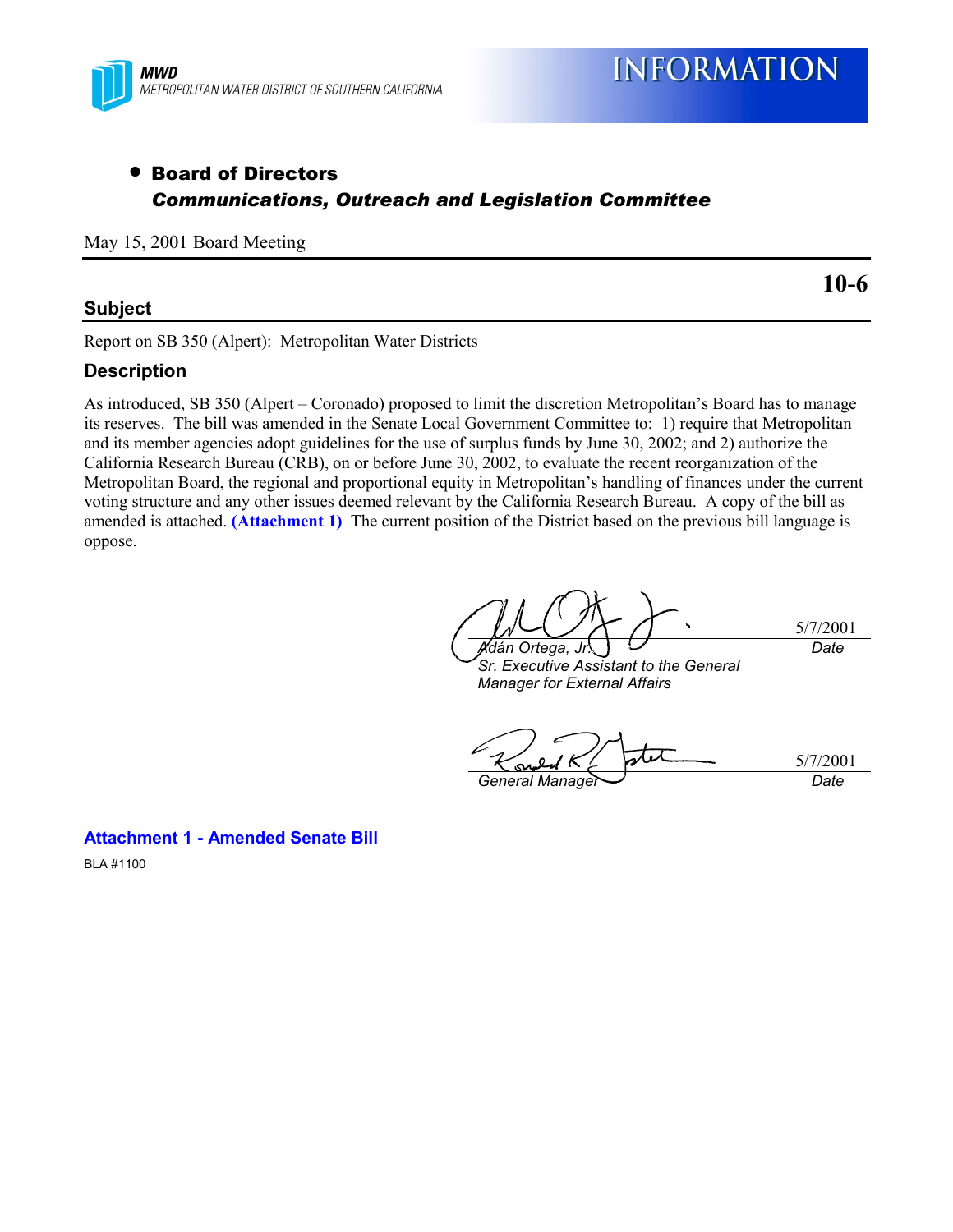#### AMENDED IN SENATE APRIL 26, 2001

**SENATE BILL** No. 350

**Introduced by Senator Alpert** *(Principal coauthor: Senator Morrow)*

February 20, 2001

An act to add Section 125.5 to the Metropolitan Water District Act (Chapter 209 of the Statutes of 1969), relating to water.

#### LEGISLATIVE COUNSEL'S DIGEST

SB 350, as amended, Alpert. Metropolitan water districts.

(1) The Metropolitan Water District Act grants to a metropolitan water district formed under the act various powers, including the authority to invest surplus funds in accordance with prescribed requirements.

This bill would authorize a district to establish reserve funds for operating purposes and payment of principle and interest on bonds or other debt instruments issued by the district and would require the maximum amount of reserve funds to be established by a resolution that is approved by at least a 2/3 vote of the board of directors. The bill would require a district, not later than October 31 of each year, to cause surplus funds remaining from net operating revenues, as specified, to be distributed to each member public agency in proportion to the amount contributed by each such agency to the total revenues of the district during the previous fiscal year, but would authorize the district to retain the surplus funds if the board determines that funds are necessary to the fiscal integrity of the district. The bill would require a district to prepare a prescribed report regarding reserve funds and to submit the report to member public agencies, the State Auditor, and the Legislature, as specified *require, on or before June 30, 2002, the board of directors of*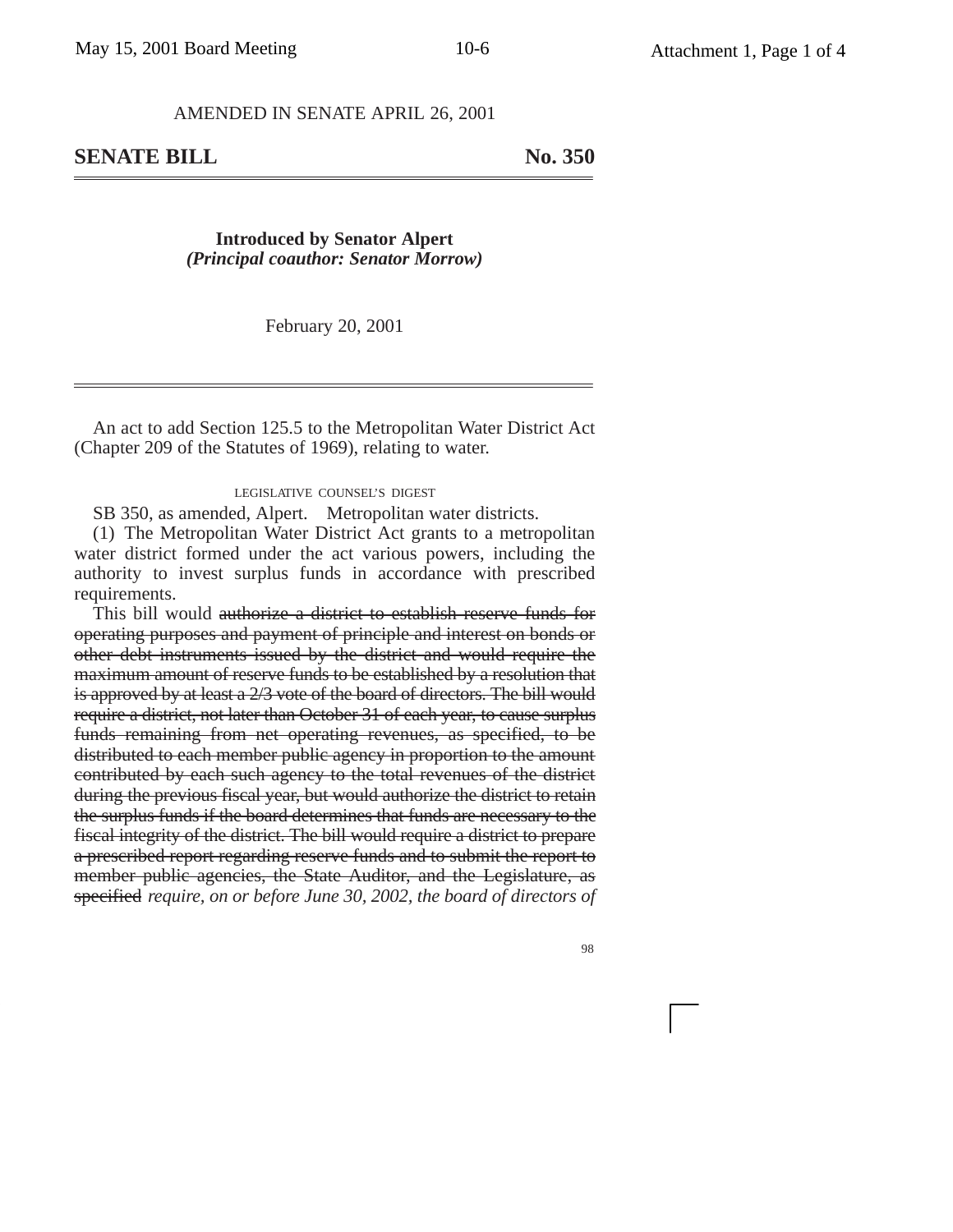**SB 350 — 2 —**

*the district to adopt a resolution establishing guidelines governing the use of surplus funds remaining from net operating revenues after satisfaction of reserve fund requirements, and would require each member public agency to establish similar guidelines with respect to their own surplus funds remaining from net operating revenues from their water utility operation after satisfaction of reserve fund requirements*. By imposing *The* requirements *of this bill* on a *the* district *and member local agencies* with regard to the maintenance and refund of *development of guidelines governing* reserve funds, the bill would impose a state-mandated local program.

*The bill would require, on or before June 30, 2002, the California Research Bureau to prepare and submit to the Legislature a report reviewing the Metropolitan Water District of Southern California's current governance structure.*

(2) The California Constitution requires the state to reimburse local agencies and school districts for certain costs mandated by the state. Statutory provisions establish procedures for making that reimbursement, including the creation of a State Mandates Claims Fund to pay the costs of mandates that do not exceed \$1,000,000 statewide and other procedures for claims whose statewide costs exceed \$1,000,000.

This bill would provide that, if the Commission on State Mandates determines that the bill contains costs mandated by the state, reimbursement for those costs shall be made pursuant to these statutory provisions.

Vote: majority. Appropriation: no. Fiscal committee: yes. State-mandated local program: yes.

### *The people of the State of California do enact as follows:*

1 2 3 4 5 *shall adopt a resolution establishing guidelines governing the use* 6 *of surplus funds remaining from net operating revenues after* 7 8 9 10 *public agencies while maintaining the integrity of the full system.* SECTION 1. Section 125.5 is added to the Metropolitan Water District Act (Chapter 209 of the Statutes of 1969), to read: 125.5. (a) A district may reasonably establish reserve funds *125.5. (a) On or before June 30, 2002, the board of directors satisfaction of reserve fund requirements, as those requirements are established by the board. In developing these guidelines, the board of directors shall ensure regional equity among its member*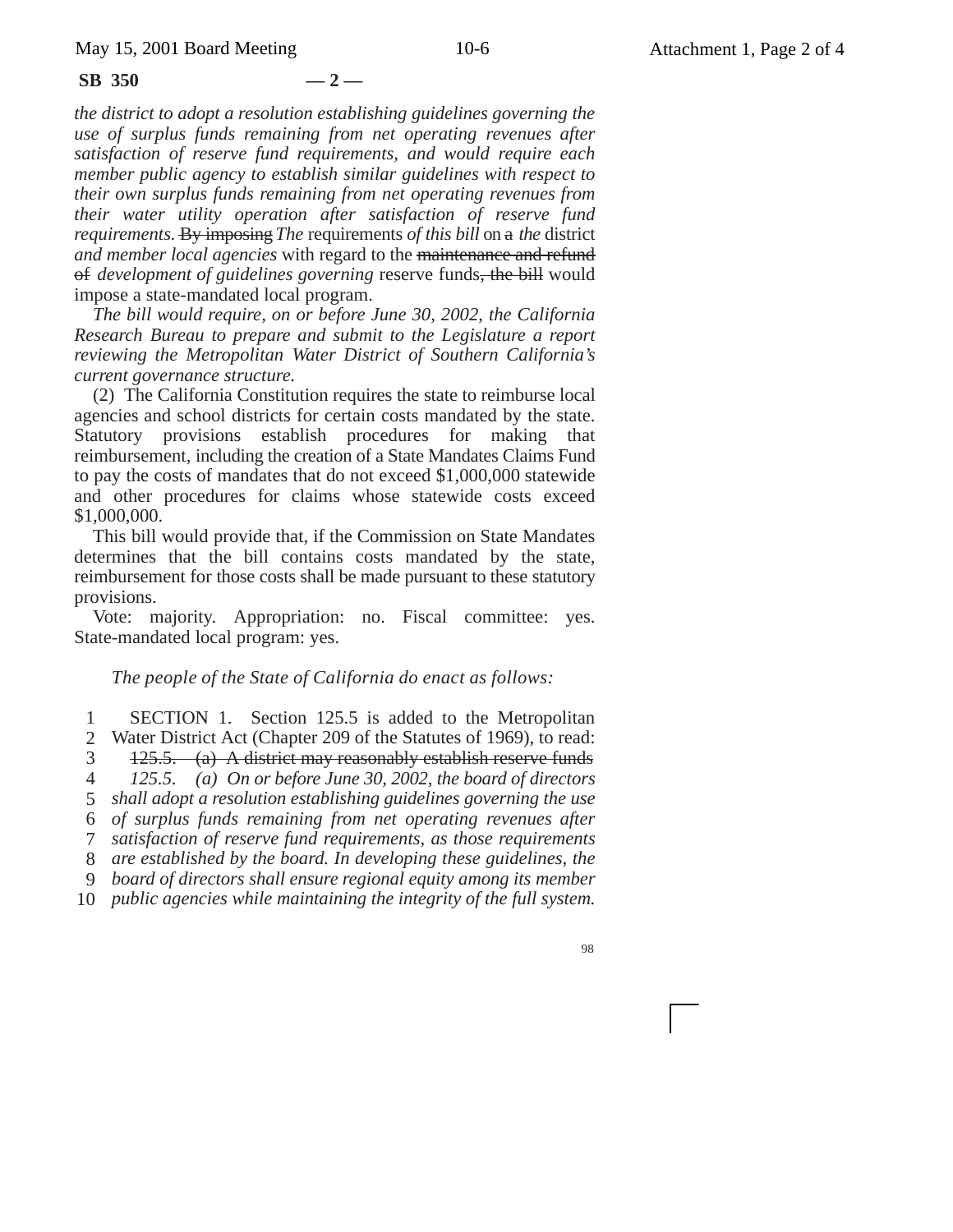1 2 3 4 *from net operating revenues from its water utility operations after* 5 6 7 8 9 10 11 12 13 14 15 16 17 18 19 20 21 22 23 24 25 26 27 28 29 **—3— SB 350** *(b) On or before June 30, 2002, the governing body of each member public agency shall adopt a resolution establishing guidelines governing the use of its own surplus funds remaining satisfaction of reserve fund requirements, as those requirements are established by the respective governing bodies. SEC. 2. (a) The Legislature finds and declares that there is a need for a review of the Metropolitan Water District of Southern California's governance structure. This review is necessary to evaluate the effectiveness of the district's current governance structure in ensuring regional equity among member public agencies. (b) To assist the Legislature with this need, on or before June 30, 2002, the California Research Bureau shall prepare and submit to the Legislature a report reviewing the Metropolitan Water District of Southern California's current governance structure. In it's report, the California Research Bureau shall describe, analyze, and evaluate all of the following: (1) The effect of the reduction of the size of the board of directors pursuant to Chapter 781 of the Statutes of 1998. (2) Regional and proportional equity in the district's handling of finances under the current voting structure. (3) Any other issues relating to governance of the district that the California Research Bureau deems relevant.* for operating purposes and payment of principle and interest on bonds or other debt instruments issued by the district. The maximum amount of all reserve funds shall be established by a resolution that is approved by not less than a two-thirds vote of the board of directors.

30 (b) Not later than October 31 of each year, a district shall cause

31 surplus funds remaining from net operating revenues after

32 satisfaction of reserve fund requirements, as established by

33 resolution of the board of directors, to be distributed to each of its

34 member public agencies in proportion to the amount contributed

35 36 during the previous fiscal year. A district may retain the surplus by each member public agency to the total revenues of the district

37 funds if the board of directors of the district, following a public

38 hearing for which 30 days' notice is provided to each member

39 public agency, determines that the retention of the surplus moneys

40 is necessary to the fiscal integrity of the district.